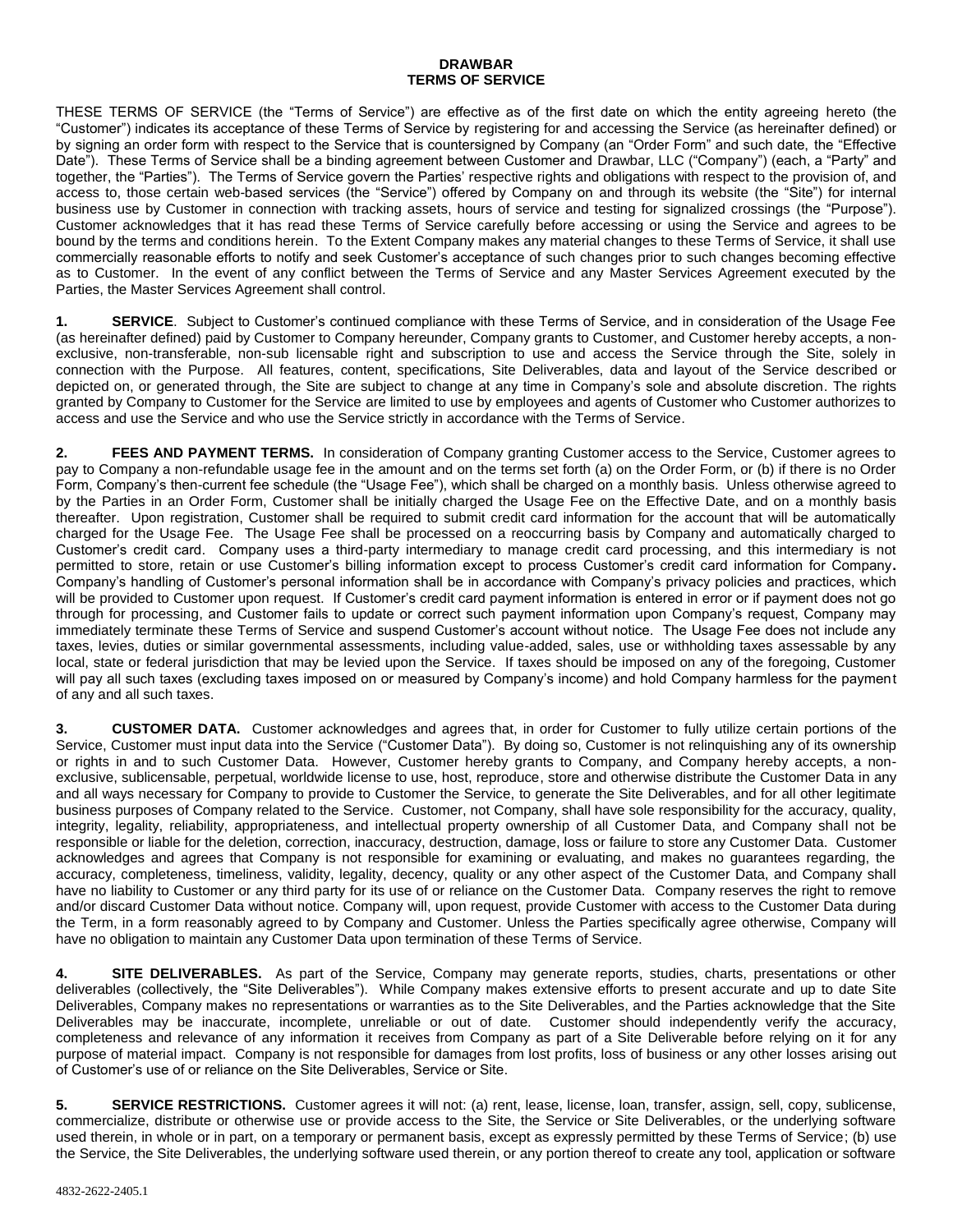product that can be used to create software applications of any nature whatsoever; (c) use the Service, Site Deliverables, or the Site in any unlawful manner whatsoever; (d) remove, alter, cover, obfuscate, or otherwise deface any proprietary notices on the Site, the Service, or the Site Deliverables; (e) access the Service by any means other than through the Site; (f) spider, data-mine, scrape, probe or otherwise attempt to abuse the Site or Service; or (g) modify, alter, adapt, copy, decompile, disassemble, reverse engineer, reverse assemble or emulate the functionality, reverse compile, attempt to derive the source code of, reduce to human readable form, or create derivative works of the Service, the Site or the underlying software used therein, in whole or in part.

**6. REGISTRATION.** Prior to Customer being able to access the Service, Customer will be required to register for the Service on the Site. As part of the registration process, Customer will be required to provide certain information, and will be awarded a username and password. Customer shall remain responsible for maintaining the security of its account, including its username and password, and shall not disclose it to any third party except as authorized herein. Company will not be responsible or liable for any loss or damage caused by Customer's failure to comply with its security obligation. Customer remains responsible for all activity occurring under its accounts, and shall notify Company immediately of any unauthorized use of any password or account or any other known or suspected breach of security.

**7. SUPPORT, MAINTENANCE AND UPGRADES**. Provided Customer is not in breach of these Terms of Service and provided these Terms of Service remain in effect, Company will provide general support services related to the Service during the hours of 8:00 AM through 5:00 PM, CST, Monday through Friday (not including holidays). This schedule may change from time to time, as determined by Company in its sole discretion. General support services will include email communication during the time frame described above. Any support services beyond those described herein, or any support services provided outside of the time frame described above, may be provided by Company at Company's sole and absolute discretion, and upon terms determined by Company. Customer understands and acknowledges that Company has the right to modify and update (or refrain from modifying and updating) the Site and Service at any time, provided, however, that Company will notify Customer of any material changes in the existing functionality or capabilities of the Service. Updates and improvements provided as part of Company's general maintenance services shall be made in Company's sole and absolute discretion. Company shall be under no obligation to provide any updates, upgrades, improvements, or enhancements. All right, title and interest in and to updates, upgrades, improvements, and enhancements shall vest in and belong to Company. Customer specifically acknowledges that some additional services or upgrades may be developed for the Service, for which Company may require the payment of additional fees or other terms and conditions in order for Customer to be entitled to use such additional services or upgrades, which services or upgrades shall not be deemed to be included in the Service hereunder absent payment of such fees or compliance with such conditions.

**8. BACKUP; DISASTER RECOVERY; SECURITY.** Company agrees to maintain, through itself or through third party service providers, backup and disaster recovery facilities sufficient to permit it to recover and make available to Customer under these Terms of Service the Site, Service, Site Deliverables, and Customer Data within forty eight (48) hours of any system failures or data loss. Company shall maintain adequate security precautions to minimize the likelihood of any unauthorized access through the Internet to Customer Data or other data provided by Customer to Company through the Service, including, among other things, the use of a secure server, protective firewalls and encryption.

**9. INTELLECTUAL PROPERTY.** Except with respect to the Customer Data, which Company acknowledges is the property of Customer, Customer acknowledges that Company and/or the third party sources of Company's information are the owners of all right, title and interest in and to all Intellectual Property (as hereinafter defined) embodied in or related to the Service, the Site, Site Deliverables and the underlying software used therein, in any form whatsoever, including: (a) the technology available as part of or embodied in the Service; and (b) all content or other material contained in the Service, the Site Deliverables or the Site. Customer claims no proprietary rights in any Intellectual Property of Company, the Site, the Site Deliverables, or the Service, and will be entitled to only such rights as are granted to Customer pursuant to any and all agreements between Company and Customer. The Site Deliverables and the Service may be used only in accordance with the terms and conditions of these Terms of Service. In the event of any third party claim that the Site, the Site Deliverables, or the Service infringes such third party's Intellectual Property rights, Company will be solely responsible for the investigation, defense, settlement and discharge of any such claim, subject to these Terms of Service. For purposes of these Terms of Service, "Intellectual Property" shall mean all or any of the following: (a) patents, patent disclosures and inventions (whether patentable or not); (b) trademarks, service marks, trade dress, trade names, logos, corporate names and domain names, together with all of the goodwill associated therewith; (c) copyrights, copyrightable works (including, without limitation, computer software programs and documentation, algorithms, program code, specifications, reports and designs), mask works and rights in data and databases; (d) trade secrets, knowledge, know-how, techniques, ideas, concepts and other proprietary information; and (e) all other intellectual property rights, in each case whether existing prior to the Effective Date or whether developed in the course of either party's performance of its obligations under these Terms of Service, whether registered or unregistered and including all applications for, and renewals or extensions of, such rights, and all similar or equivalent rights or forms of protection provided by applicable law in any jurisdiction throughout the world.

**10. CANCELLATION, TERM AND TERMINATION.** These Terms of Service shall become effective as of the Effective Date and shall continue in effect for successive one year periods (each, a "Contract Year") unless and until terminated by either Party in accordance with this Section (the "Term"). Customer, as the account owner, is responsible for cancelling its account and may cancel the account by submitting a written request for such cancellation to Company at any time. Upon such cancellation, Customer shall pay to Company the lesser of (a) four (4) months of Usage Fees, or (b) Usage Fees for the remainder of the then-current Contract Year. Once Customer cancels its account, Company reserves the right to delete all content related to such account in the normal course of operation. Company reserves the right to (y) modify or discontinue, temporarily or permanently, the Service at any time; and (z) refuse any and all current and future use of the Service, suspend or terminate Customer's account or any part thereof (or Customer's use of the Service), and remove and discard any of Customer's content, including Customer Data, if Customer materially breaches any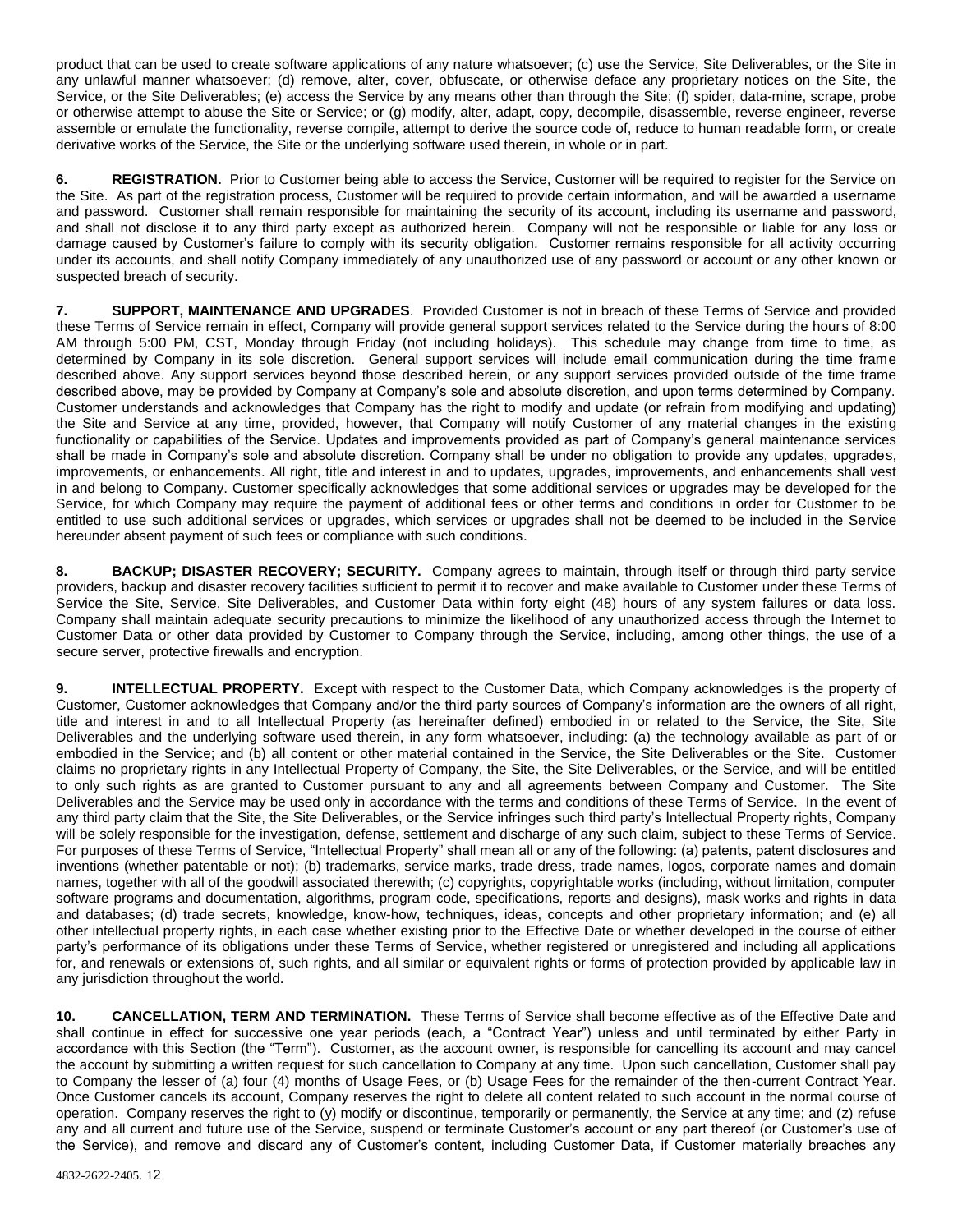provision in these Terms of Service. Company will use reasonable efforts to contact Customer directly via email to warn Customer prior to suspension or termination of its account. Upon termination of these Terms of Service for any reason, Customer shall immediately cease any use of the Service and any Site Deliverables that have not been personally delivered to Customer. All terminations shall be made by Company in its sole and absolute discretion, and Company shall not be liable to Customer or to any third party for any damages or liability that may arise out of or relate to the termination of Customer's account.

**11. MUTUAL REPRESENTATIONS AND WARRANTIES**. Each Party represents and warrants as follows: (a) It has all necessary power and authority to enter into these Terms of Service, to grant to the other Party all of the rights granted hereby and to perform its obligations hereunder; (b) these Terms of Service are and shall remain the valid, legal and binding obligation of such Party, enforceable against it in accordance with its terms, except where enforceability may be limited by bankruptcy, insolvency or similar laws affecting creditors' rights or by principles of equity; and (c) the execution, delivery and performance of these Terms of Service does not conflict with or result in a breach of, any agreement, written or oral, to which it is a party or by which it or its property is bound.

**12. LIMITATION OF LIABILITY**. EXCEPT AS OTHERWISE PROVIDED HEREIN, IN NO EVENT SHALL COMPANY BE LIABLE FOR ANY INDIRECT, INCIDENTAL, SPECIAL OR CONSEQUENTIAL DAMAGES, OR DAMAGES FOR LOSS OF PROFITS, REVENUE, DATA OR USE, INCURRED BY CUSTOMER OR ANY THIRD PARTY, WHETHER IN AN ACTION IN CONTRACT OR TORT, EVEN IF SUCH PARTY HAS BEEN ADVISED OF THE POSSIBILITY OF SUCH DAMAGES AND EVEN IF ANY OF THE LIMITED REMEDIES OF THESE TERMS OF SERVICE FAILS TO FULFILL ITS ESSENTIAL PURPOSE. COMPANY SHALL NOT BE LIABLE TO CUSTOMER FOR ANY BREACH OF SECURITY ON THE SITE. IN NO EVENT SHALL COMPANY'S AGGREGATE LIABILITY FOR ANY CLAIM RELATED TO THESE TERMS OF SERVICE OR OTHERWISE ARISING FROM CUSTOMER'S USE OR RELIANCE ON THE SITE, SERVICE OR SITE DELIVERABLES EXCEED PAYMENTS MADE BY CUSTOMER TO COMPANY DURING THE SIX (6) MONTHS PRECEDING THE EVENTS GIVING RISE TO THE CLAIM.

**13. NO WARRANTY**. CUSTOMER AGREES TO USE THE SERVICE, THE SITE DELIVERABLES AND THE SITE AT ITS SOLE RISK, AND COMPANY SHALL HAVE NO LIABILITY TO CUSTOMER OR ANY THIRD PARTY FOR ITS USE OF, ACCESS TO, OR RELIANCE ON THE SERVICE, THE SITE, OR THE SITE DELIVERABLES. CUSTOMER RECOGNIZES THAT THE INTERNET CONSISTS OF MULTIPLE PARTICIPATING NETWORKS THAT ARE SEPARATELY OWNED AND THEREFORE ARE NOT SUBJECT TO THE CONTROL OF COMPANY. CUSTOMER ALSO ACKNOWLEDGES THAT COMPUTER SYSTEMS ARE INHERENTLY UNSTABLE AND MAY MALFUNCTION OR CEASE TO FUNCTION AT ANY TIME WITHOUT WARNING. MALFUNCTION OR CESSATION OF INTERNET SERVICES BY INTERNET SERVICE PROVIDERS OR OF ANY OF THE NETWORKS THAT FORM THE INTERNET MAY MAKE THE SERVICE OR SITE TEMPORARILY OR PERMANENTLY UNAVAILABLE. THE SERVICE, SITE DELIVERABLES, SITE, INTELLECTUAL PROPERTY AND ANY RELATED PRODUCTS AND SERVICES ARE SUPPLIED TO CUSTOMER "AS IS." NEITHER COMPANY NOR ANY THIRD PARTY INFORMATION OR SERVICE PROVIDER OF COMPANY GIVES ANY WARRANTIES, EXPRESS OR IMPLIED, RELATED THERETO, EXCEPT AS EXPRESSLY PROVIDED HEREIN. COMPANY DISCLAIMS, AND CUSTOMER EXPRESSLY WAIVES, THE IMPLIED WARRANTIES OF MERCHANTABILITY, NONINFRINGEMENT AND FITNESS FOR A PARTICULAR PURPOSE. IN PARTICULAR, NEITHER COMPANY NOR ANY THIRD PARTY INFORMATION OR SERVICE PROVIDER OF COMPANY MAKES ANY WARRANTIES THAT (A) THE SERVICE WILL MEET CUSTOMER'S REQUIREMENTS, (B) THE SERVICE OR SITE WILL BE UNINTERRUPTED, TIMELY, SECURE, OR ERROR-FREE, (C) THE RESULTS THAT MAY BE OBTAINED FROM THE USE OF THE SERVICE, SITE DELIVERABLES OR SITE WILL BE ACCURATE OR RELIABLE, (D) THE QUALITY OF ANY PRODUCTS, SERVICES, SITE DELIVERABLES, INFORMATION OR OTHER MATERIAL RECEIVED OR OBTAINED BY CUSTOMER THROUGH THE SERVICE, SITE DELIVERABLES OR SITE WILL MEET CUSTOMER'S EXPECTATIONS, OR (E) ANY ERRORS IN THE SOFTWARE USED TO OPERATE THE SERVICE AND SITE WILL BE CORRECTED. ANY MATERIALS DOWNLOADED OR OTHERWISE OBTAINED THROUGH THE USE OF THE SERVICE OR SITE, INCLUDING THE SITE DELIVERABLES, ARE ACCESSED AT CUSTOMER'S OWN DISCRETION AND RISK, AND CUSTOMER WILL BE SOLELY RESPONSIBLE FOR ANY DAMAGE TO ITS COMPUTER SYSTEM OR LOSS OF DATA THAT RESULTS FROM THE DOWNLOAD OF ANY SUCH MATERIAL. FURTHER, THE SERVICE, THE SITE AND DATA MAY BE SUBJECT TO LIMITATIONS, DELAYS, AND OTHER PROBLEMS INHERENT IN THE USE OF THE INTERNET AND ELECTRONIC COMMUNICATIONS. EXCEPT AS EXPRESSLY SET FORTH HEREIN, COMPANY IS NOT RESPONSIBLE FOR ANY DELAYS, DELIVERY FAILURES OR OTHER DAMAGE RESULTING FROM SUCH PROBLEMS.

**14. INDEMNITY**. Customer agrees to indemnify, defend and hold Company and its respective affiliates, distributors, resellers, licensors, customers, members, managers, employees, agents, representatives, successors and permitted assigns, harmless from and against any and all claims, suits, actions, proceedings, damages, costs, liabilities, losses, fines, penalties, and expenses (including, but not limited to, reasonable legal fees) (collectively, "Losses") arising out of, relating to or resulting from (a) the use or access of, or reliance on, the Site, Site Deliverables or Service by Customer or any other third party whose access to or reliance on such Site, Site Deliverables or Service is made available, directly or indirectly, by, through or because of Customer, (b) the use or access of the Customer Data by Customer or any other third party whose access to such Customer Data is made available, directly or indirectly, by, through or because of Customer, (c) any negligent or willful act or omission by Customer, or (d) Customer's breach of these Terms of Service.

4832-2622-2405. 13 **15. CONFIDENTIALITY.** During the Term, Company may provide the Customer with certain confidential and proprietary information ("Confidential Information"). Confidential Information includes, but is not limited to, the Site Deliverables, all code, inventions, techniques, algorithms, know-how and ideas, all business, financial and technical trade secrets, any written information which is marked "Confidential," any information which is orally disclosed, identified as confidential at the time of disclosure and confirmed in writing as being confidential within thirty (30) days thereafter, as well as any information or material which, by its nature and under the circumstances surrounding its disclosure, is generally considered proprietary and confidential, regardless of whether it is marked or properly reduced to writing. However, "Confidential Information" will not include information that (a) is publicly known at the time of its disclosure or becomes publicly known thereafter through no fault of the Customer; (b) is lawfully received by the Customer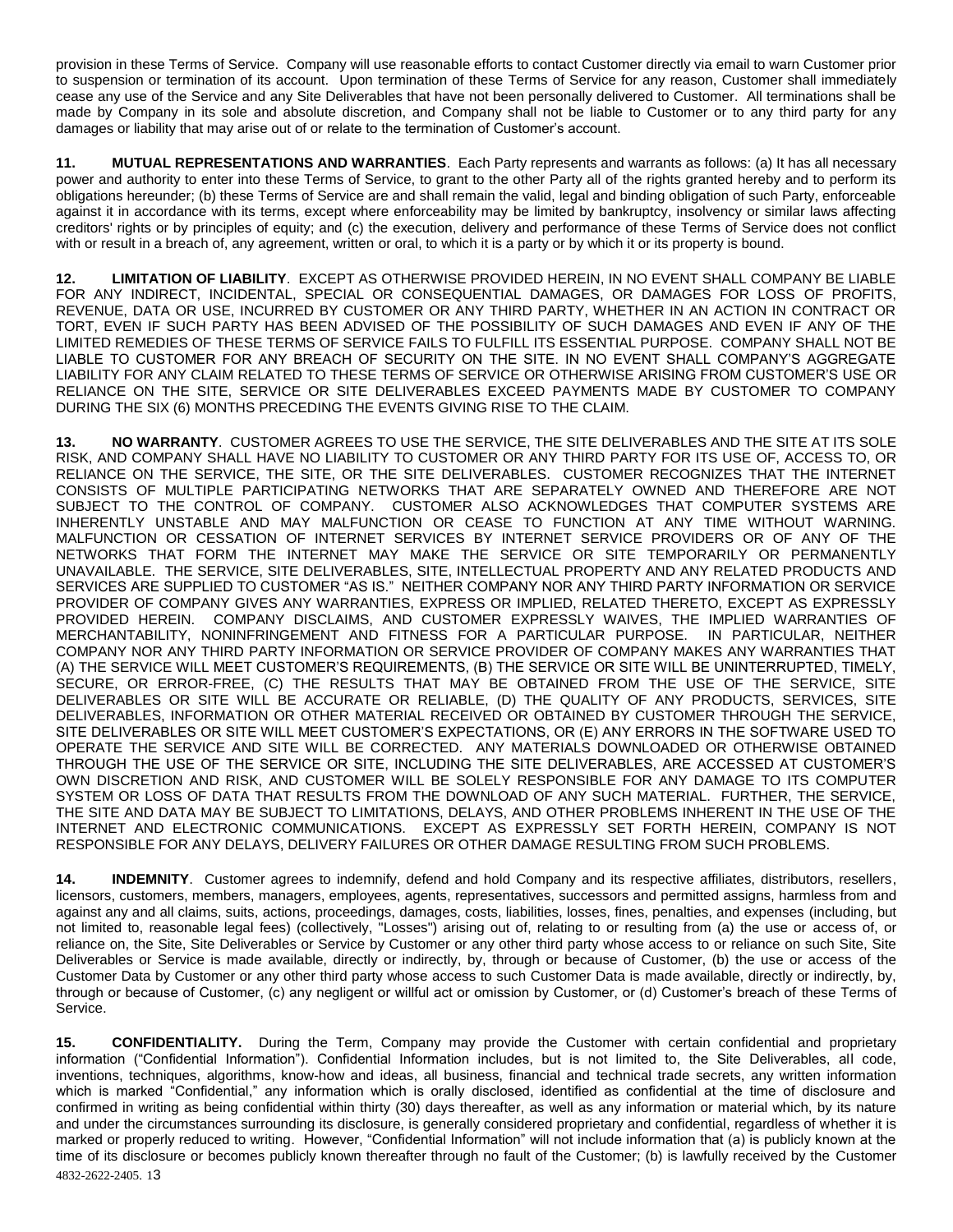from a third party not under an obligation of confidentiality to the Company, (c) is published or otherwise made known to the public by the Company, or (d) was generated independently by the Customer before disclosure by the Company. The Customer will refrain from using the Company's Confidential Information except to the extent necessary to exercise its rights or perform its obligations under these Terms of Service. The Customer will likewise restrict its disclosure of the Company's Confidential Information to those who have an absolute need to know such Confidential Information in order for the Customer to perform its obligations and enjoy its rights under these Terms of Service. Such persons will be informed of and will agree to the provisions of this Section, and the Customer will remain responsible for any unauthorized use or disclosure of the Confidential Information by any of them.

**16. FORCE MAJEURE.** Neither Party shall be liable for damages hereunder for a delay or failure in its performance of any obligation under these Terms of Service, other than Customer's obligation to pay the Usage Fee, as a result of causes beyond its reasonable control, including acts of God, fire, riots, acts of war, terrorism, labor disputes, lockouts, embargoes, insurrection, riots, inability to obtain materials or labor due to governmental acts, rules, regulations or directives, utility or communication interruptions, transportation delays, power failure, computer failure, breakdown of machinery, accidents, fires, floods or other natural disasters (each a "Force Majeure Event"). Upon the giving of prompt written notice to the other Party of a Force Majeure Event, the time of performance by the Party so affected shall be extended to the extent and for the period that its performance of said obligations is prevented by such cause.

## **17. MISCELLANEOUS.**

**17.1** Customer will be responsible for providing any hardware, devices or applications necessary to access the Site, Service, Site Deliverables and Customer Data and to otherwise make the Customer Data available to Company in order to permit it to provide the Service.

**17.2** These Terms of Service shall be governed in all respects by the laws of the State of Nebraska as they apply to agreements entered into and to be performed entirely within Nebraska between Nebraska residents, without regard to conflict of law provisions. Customer agrees that any claim or dispute it may have against Company must be resolved by a court located in Douglas County, Nebraska. Customer agrees to submit to the personal jurisdiction of the courts located within Douglas County, Nebraska, for the purpose of litigating all such claims or disputes.

**17.3** If Customer should have any questions, complaints or claims with respect to the Service, such questions, complaints or claims should be directed to:

> Drawbar, LLC \_\_\_\_\_\_\_\_\_\_\_\_\_\_\_\_\_

\_\_\_\_\_\_\_\_\_\_\_\_\_\_\_\_\_ \_\_\_\_\_\_\_\_\_\_\_\_\_\_\_\_\_

**17.4** These Terms of Service may not be assigned or transferred by Customer without the express written consent of Company, which may be granted or withheld in Company's sole discretion.

**17.5** The words "or" and "nor" are inclusive and include "and." "Including" means "including without limitation" and does not limit the preceding words or terms. The singular shall include the plural and vice versa. References to "Sections" shall mean the Sections of the Terms of Service, unless otherwise expressly indicated. The headings or titles preceding the text of the Sections are inserted solely for convenience of reference, and shall not constitute a part of these Terms of Service, nor shall they affect the meaning, construction or effect of the Terms of Service.

**17.6** These Terms of Service constitute the entire agreement of the Parties regarding the subject matter herein and supersede all prior or contemporaneous agreements, understandings or communications between the parties, whether written or oral. These Terms of Service may not be amended, modified, qualified or otherwise changed or altered except in writing executed by an authorized signatory of each Party hereto.

**17.7** No agency, partnership, joint venture, employee-employer or franchisor-franchisee relationship is intended or created by these Terms of Service.

**17.8** If any provision of these Terms of Service or the application thereof to any Party or circumstances shall be declared void, illegal or unenforceable, the remainder of these Terms of Service shall be valid and enforceable to the extent permitted by applicable law. In such event, the Parties shall use their best efforts to replace the invalid or unenforceable provision by a provision that, to the extent permitted by the applicable law, achieves the purposes intended under the invalid or unenforceable provision. Any deviation by either Party from the terms and provisions of these Terms of Service in order to comply with applicable laws, rules or regulations shall not be considered a breach of these Terms of Service. The provisions that expressly or by their nature survive the termination of these Terms of Service, or those provisions that will not be fully performed upon termination or expiration of these Terms of Service, shall survive the termination or expiration of these Terms of Service, as applicable.

4832-2622-2405. 14 **17.9** Customer shall comply with all applicable laws, rules and regulations with respect to the performance of its obligations hereunder and otherwise with respect to its access and use of the Site and Service, including all applicable laws regarding the transmission of technical data exported from the United States or the country in which Customer resides.